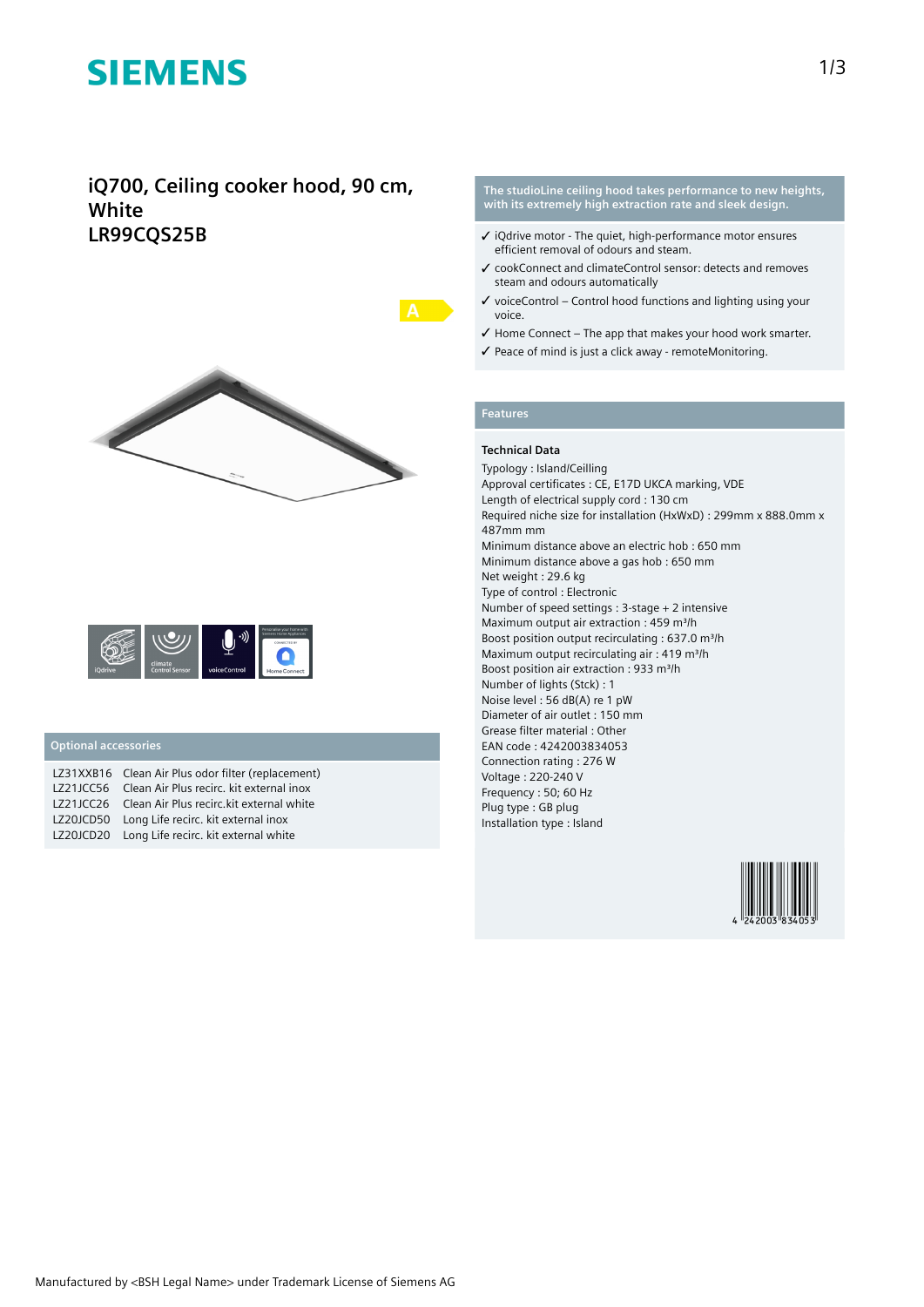# **SIEMENS**

### **iQ700, Ceiling cooker hood, 90 cm, White LR99CQS25B**

#### **Features**

#### **Key performance features:**

- Energy Efficiency Class: A (at a range of energy efficiency classes from  $A_{+++}$  to D)
- Extraction rate according to EN 61591 ø 15 cm:
- max. Normal use458m³/h
- Intensive933 m³/h
- Noise max. Normal Level: Noise, max. speed in normal us: 56 dB dB\*

#### **Home Connect: Remote Monitoring and Control**

- Home Connect: Remote Monitoring and Control for connected home appliances and operation via smartphone or tablet (only in countries where Home Connect service is available)
- The Home Connect functionality can be extended by integrating numerous applications from external cooperation partners (partnerships)
- Voice Control enabled via popular voice assistants (only in countries where this service is available)
- Adjustable color temperature (2.700 K 5.000 K) for adaption to the room lighting available via Home Connect
- Interval function: available via Home Connect
- Silence function: available via Home Connect

#### **Features**

- climateControl sensor
- cookConnect hob based hood control
- Fully automatic hood
- 3 power levels and 2 intensive settings
- Automatic intensive revert (6mins)
- softLight with dimmer function
- Interval operation
- Efficient BLDC motor
- Twin channel high performance fan motor
- Automatic after running (Automatic after running (10 minutes))
- Grease and charcoal filter saturation indicators
- 2 x metal grease filter cassettes
- Glass filter cover, Steel filter cover
- Black grease filter with stainless steel frame
- Infrared remote control
- Rim ventilation
- Easy to clean inner frame

#### **Design**

- White
- Installation: Ceiling
- Rotatable motor: possible to position the air outlet on all four sides
- Electronic control

#### **Performance/technical information**

- Suitable for ducted and re-circulating operation
- For recirculated extraction a recirculating kit or a CleanAir
- recurculation kit (accessory) is needed
- Max. extraction rate: 933 m3/h
- Noise level according to EN 60704-3 and EN 60704-2-13 exhaust air:
- Max. normal use:56dB(A) re 1 pW
- Intensive:70 dB(A) re 1 pW
- With the Clean Air Plus recirculation kit (available as optional accessory) your appliances reaches:
- Extraction rate in recirculation mode: Max. normal use:419m³/h
- Intensive:637m³/h
- Noise level in recirculation mode with Clean Air Plus odor filter : Max. normal use:63dB(A) re 1 pW
- Intensive:72dB(A) re 1 pW
- ● Power rating: 276 W
- Light Intensity: 439 lux
- Electrical cable length 1.3 m
- Diameter pipe Ø 150 mm (Ø 150 mm enclosed)
- Dimensions exhaust air (HxWxD): 315-315 x 900 x 500 mm
- Dimensions recirculating, chimney (HxWxD): 315-315 x 900 x 500mm
- ●
- Blower Efficiency Class: A\*
- Lighting Efficiency Class: B\* ● Grease Filtering Efficiency Class: E\*
- 
- Average Energy Consumption: 47.6 kWh/year\*

#### **Optional accessories**

- Recirculating kit LZ00XXP00
- *\* In accordance with the EU-Regulation No 65/2014*